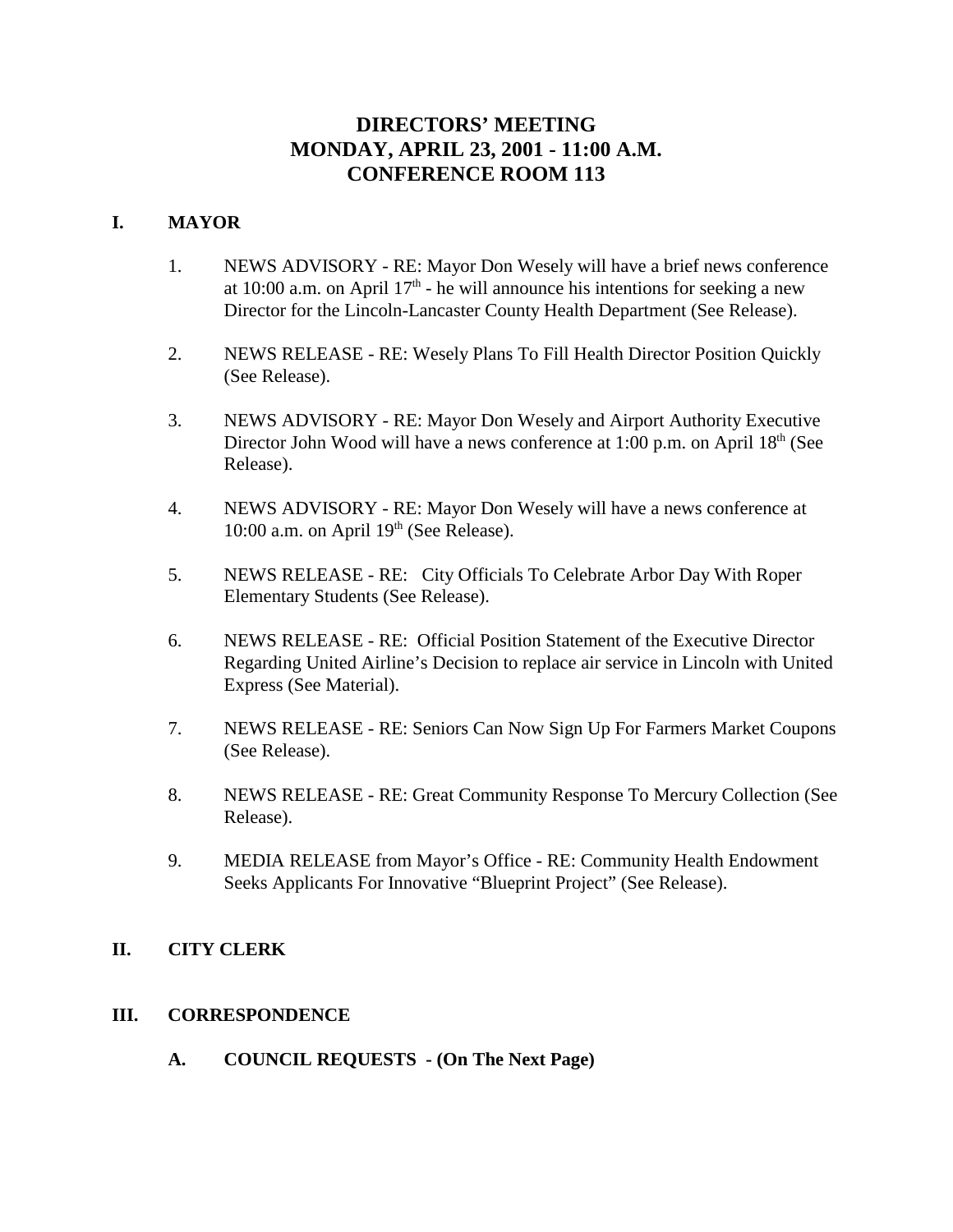## **ANNETTE McROY**

- 1. OUTSTANDING Request to LPD, Chief Casady/ **Law Department** RE: To have bikes picked up by Police given to them for repairs and give away if no one claims them  $(RFI#62 - 11/16/00) - 1$ .) **SEE RESPONSE FROM ASSISTANT CHIEF JIM PESCHONG, LPD RECEIVED ON RFI#62-11/20/00**
- 2. OUTSTANDING Request to Public Works & Utilities Department/ Building & Safety/ **Police Department** - RE: Questions from Carol Brown (RFI#65 - 3/30/01). — **1.) SEE RESPONSE FROM BUILDING & SAFETY DEPARTMENT RECEIVED ON RFI#65-4/03/01**. — **2.) SEE RESPONSE FROM SCOTT OPFER, PUBLIC WORKS & UTILITIES DEPARTMENT RECEIVED ON RFI#65-4/18/01**
- 3. OUTSTANDING Request to **Public Works & Utilities Department** RE: The intersection of North  $3^{rd}$  & Hartley contains a HUGE pothole (RFI#66 -3/30/01)

## **JON CAMP**

- 1. OUTSTANDING Request to **Dana Roper, City Attorney** RE: EMS Outside Consultants/Attorneys (RFI#51 - 9/28/00)
- 2. OUTSTANDING Request to **I.S.**/LPD/**Law** RE: Privacy Issues for License Applicants regarding Internet Reports (RFI#56 - 3/22/01). — **1.) SEE RESPONSE FROM CHIEF CASADY, LPD RECEIVED ON RFI#56 - 3/27/01**

## **COLEEN SENG**

- 1. OUTSTANDING Request to **Law Department** RE: The legality of advertising door-to-door in neighborhoods (RFI#835 - 3/27/01)
- 2. Request to Public Works & Utilities Department, Allan Abbott RE: Paving or resurfacing at the 900 block and 1000 block of N.  $67<sup>th</sup>$  Street (RFI#837 - 4/12/01) **— 1.) SEE RESPONSE FROM JIM VISGER, PUBLIC WORKS & UTILITIES DEPARTMENT RECEIVED ON RFI#837-4/18/01**
- 3. Request to Public Works & Utilities Department/Building & Safety Department RE: To restrict parking on one side of  $51<sup>st</sup>$  Street (RFI#838 - 4/19/01)

## **CINDY JOHNSON**

1. OUTSTANDING Request to Urban Development Department - RE: The North Bottoms Area (RFI#148 - 3/30/01) — **1.) SEE RESPONSE FROM URBAN DEVELOPMENT DEPARTMENT RECEIVED ON RFI#148-4/16/01**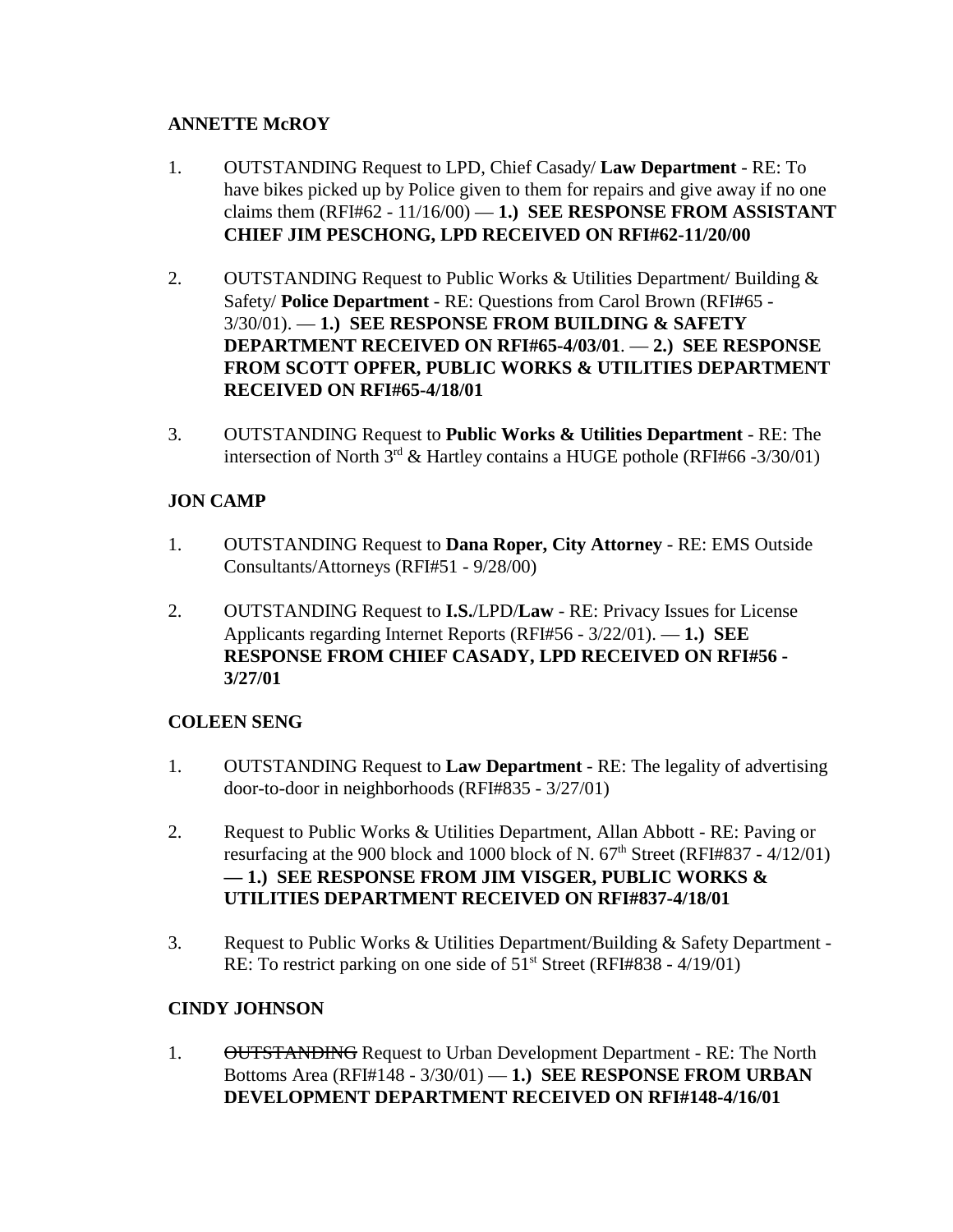## **B. DIRECTORS AND DEPARTMENT HEADS**

### **FINANCE/CITY TREASURER**

1. Material from Don Herz and Melinda Jones - RE: Resolution & Finance Department Treasurer of Lincoln, Nebraska Investments Purchased Between April 9 and 13, 2001 (See Material).

## **HEALTH DEPARTMENT**

- 1. NEWS RELEASE RE: Household Hazardous Waste Collections Scheduled For April and May (See Release).
- 2. Inter-Department Communication from Leon Vinci RE: Refuse Hauler Fee Increase (See Memo).

## **LAW DEPARTMENT**

1. 2000 Annual Report - City Law Department - April 15, 2001 (Copy of this Report is on file in the City Council Office).

## **LIBRARY**

1. Library Director's Report - Lincoln City Libraries - Statistical Report - Monthly Categorical Report - Fund Balances - March 2001.

## **POLICE DEPARTMENT**

1. Letter from Officer Ed McMeen, Neighborhood Watch Coordinator, LPD - RE: The Lincoln Police Department and the Neighborhood Watch program have over the years assisted in sponsoring the McGuff House at the Folsom Children's Zoo the zoo will need to use the McGruff House for it's storytellers (See Letter).

## **C. MISCELLANEOUS**

- 1. Announcement from HWS Consulting Group Inc. RE: Lincoln South & East Beltway Study - Public Hearing on April 23, 2001 from Noon to 8:00 p.m. & April 24, 2001 from 8:00 a.m. to Noon – Lincoln Berean Church,  $6400 S. 70<sup>th</sup>$ Street - (Please use the East Ground Level Entrance Which is Floor Level #1) (See Announcement).
- 2. Letter & Article from Chris Funk, Executive Director, Planned Parenthood of Lincoln to Chief Casady - RE: Thanking him for helping to create a safe environment at their clinics (See Material).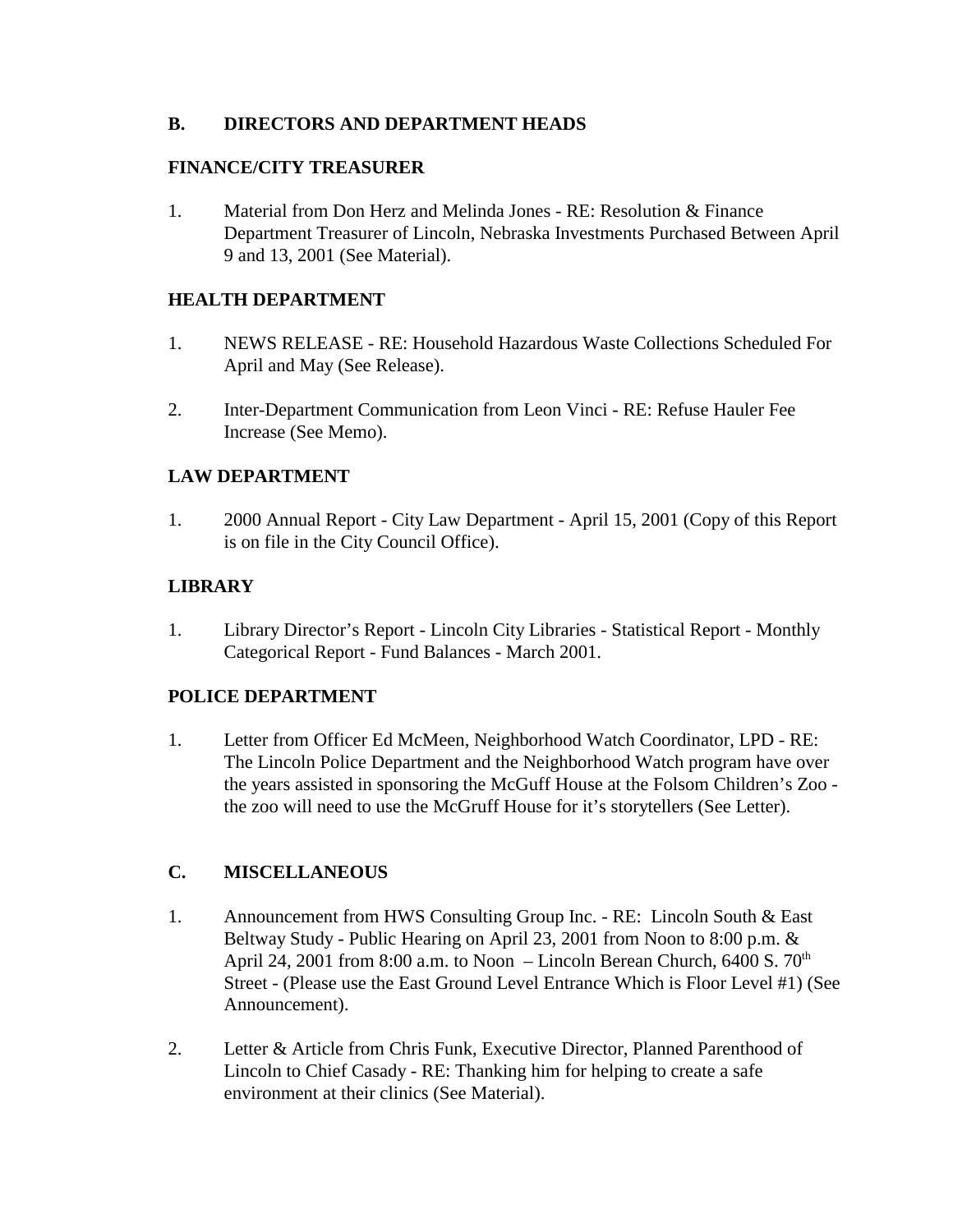- 3. Letter from Craig Loeck RE: The City and a Commercial Developer are at it again at  $70<sup>th</sup>$  & Pioneers (See Letter).
- 4. E-Mail from Vicky Valenta RE: New Shopping Center (See E-Mail).

## **IV. DIRECTORS**

## **V. CITY COUNCIL MEMBERS**

## **VI. ADJOURNMENT**

DA42301/tjb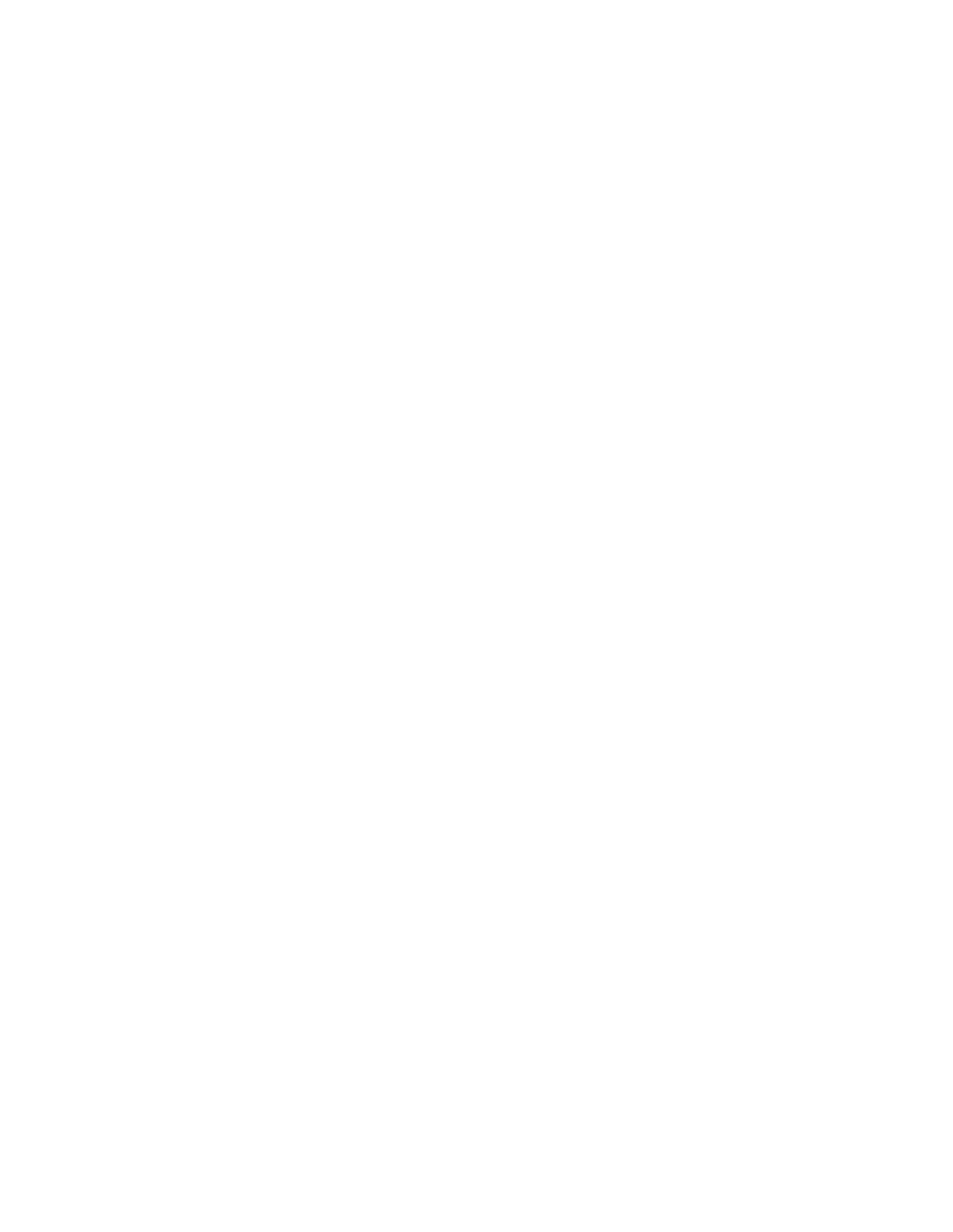## **DIRECTORS' MEETING MINUTES MONDAY, APRIL 23, 2001 CONFERENCE ROOM 113**

**Council Members Present:** Jerry Shoecraft, Chair; Jeff Fortenberry, Vice-Chair; Coleen Seng, Jon Camp, Annette McRoy, Jonathan Cook, Cindy Johnson.

**Others Present:** Mayor Don Wesely, Ann Harrell, Jennifer Brinkman, Mayor's Office; Joan Ross, City Clerk; Dana Roper, City Attorney; Directors and Department Heads; Darrell Podany, Aide to Council Member Camp & Council Member Johnson; Tammy Bogenreif, City Council Staff, and Mark Andersen, *Lincoln Journal Star* Representative.

#### **I. MAYOR**

Mayor Don Wesely stated to Council that last week the Airline Service issue did come up. Mayor Wesely stated to Council that they announced last week about Northwest Airlines adding jets and than the next day United Airlines showed up. Mayor Wesely stated to Council that they added jets and took away jets, that the bottom line of the situation is that Northwest is improving their services dramatically for soft planes to jets and expect additional jets if service calls for them. Mayor Wesely stated to Council that on United a number of cities including Memphis, Nashville, Jacksonville and a number of other cities larger than the City of Lincoln has went from larger planes that usually carried 104 seats to these 50 seats regional jets. Mayor Wesely indicated to Council that they lost a huge amount of money last quarter, so this was their response to them. Mayor Wesely stated to Council that they didn't know what they wanted when they talked to them. Mayor Wesely indicated to Council that they wanted to keep the bigger jets and add the morning service, but the problem was the earliest flight out of Lincoln to Chicago was at 11:00, and this was very inconvenient, so this will add a 7:30 a.m. flight which will help. Mayor Wesely stated to Council that what they found just so they know, that in both cases with Northwest Airlines and United Airlines that if the service needs to go up and if the seats get filled that they promised another East and a West flight. When this happens hopefully, they will be back with the total number of seats and that will be one reason that they utilize. Mayor Wesely stated to Council that if they can get people to use the Lincoln Airport they'll see more jets happen. Mayor Wesely stated to Council that there is a lot of folks using air service, but they are just not using it out of the Lincoln Airport. Mayor Wesely stated to Council so this is kind of where they are at on this issue and in the end there could be a lot of them.

Mayor Don Wesely stated to Council that also last week they talked about Leon Vinci and the Health Director situation. Mayor Wesely stated to Council that this situation got resolved and he wants to express his appreciation for their help on it. Mayor Wesely stated to Council that now they've opened up the position and the applications are coming in and he has already received some applications. Mayor Wesely stated to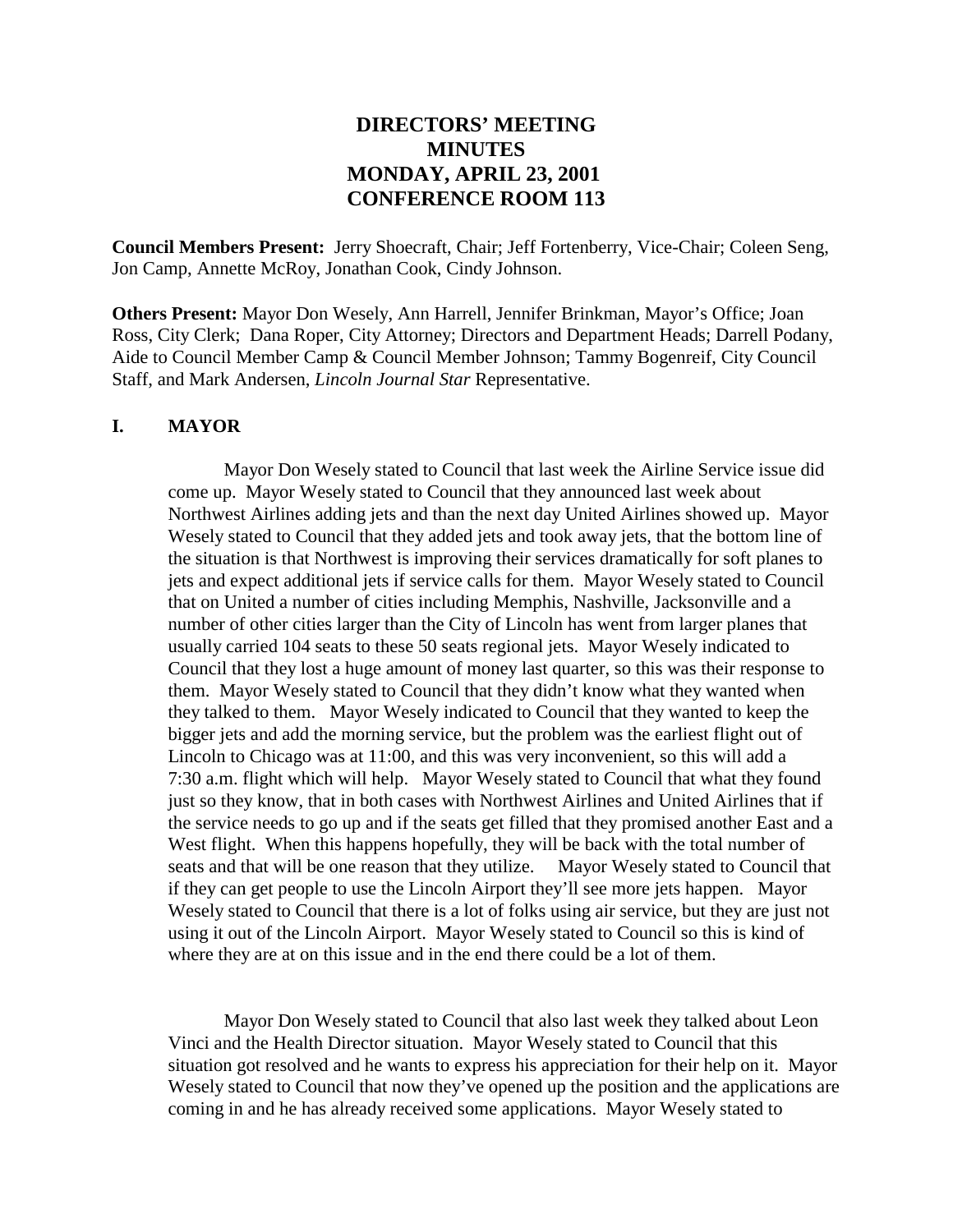Council that he will probably be back to talk with them about this issue sometime next week. Mayor Wesely stated to Council if they have some suggestions or recommendations that he would be happy to talk to them individually about it.

Mr. Camp asked Mayor Wesely how wide did he advertise the Health Director's position. Mayor Wesely stated to Mr. Camp that he just advertised it in Lincoln, that they're not doing a national search. Mayor Wesely stated to Mr. Camp that they are looking for someone in Lincoln, that there's plenty of candidates in Lincoln. Mayor Wesely commented to Mr. Camp that they'll find somebody from the community.

Mayor Don Wesely stated to Council that the "Blueprint Project" came up last week and he thought it was a great project. Mayor Wesely stated to Council that they might have seen it, that it is the Health Endowment focusing on the three Ethnic Census Tracts that have the highest health problems and trying to provide \$75,000 grant money. Mayor Wesely stated to Council that they hope to be part of this process.

Mayor Don Wesely stated to Council that the Antelope Valley bill, just to give them an update as they know was knocked [inaudible], so they are still working on it. Mayor Wesely stated to Council that there has been some concerns about it.

Mayor Don Wesely stated to Council that finally the sod is going on the baseball field. Mr. Fortenberry stated that he has seen it. Mayor Wesely commented that it will be nice.

Mr. Fortenberry stated to Mayor Wesely that going back to the Antelope Valley bill, he was wondering what would happen if it didn't pass because the portion of cigarettes was dedicated to it as well as Omaha and so where does that go. Mayor Wesely stated to Mr. Fortenberry that it goes to the General Fund. Mr. Fortenberry stated to Mayor Wesely okay. Mayor Wesely stated to Council that actually the money, that  $2¢$  about 8 or 9 years ago was given to Omaha for their Civic Auditorium contract and that runs out this spring and so that's why the thought was [inaudible]. Mayor Wesely stated that Pershing Auditorium has used the funds and twice they have done bonds and the City of Lincoln is paying for it, but Omaha had gotten the State to do their bonds. Mr. Cook commented to Mayor Wesely that it goes into the General Funds, but potentially that could be voted for use in these projects. Mayor Wesely stated to Mr. Cook the problem is if you go into the appropriation process they only appropriate you for 1 to 2 years into your Budget and so it couldn't do a 15 year commitment bond unless the legislation provided one. Mayor Wesely indicated that with a 15 year commitment they could bond and than they would get the resources to [inaudible]. Mayor Wesely indicated to Council that it is critical that this passes legislation. Mayor Wesely stated to Council that he thinks it will be fine, that he just wanted to let them know what was going on.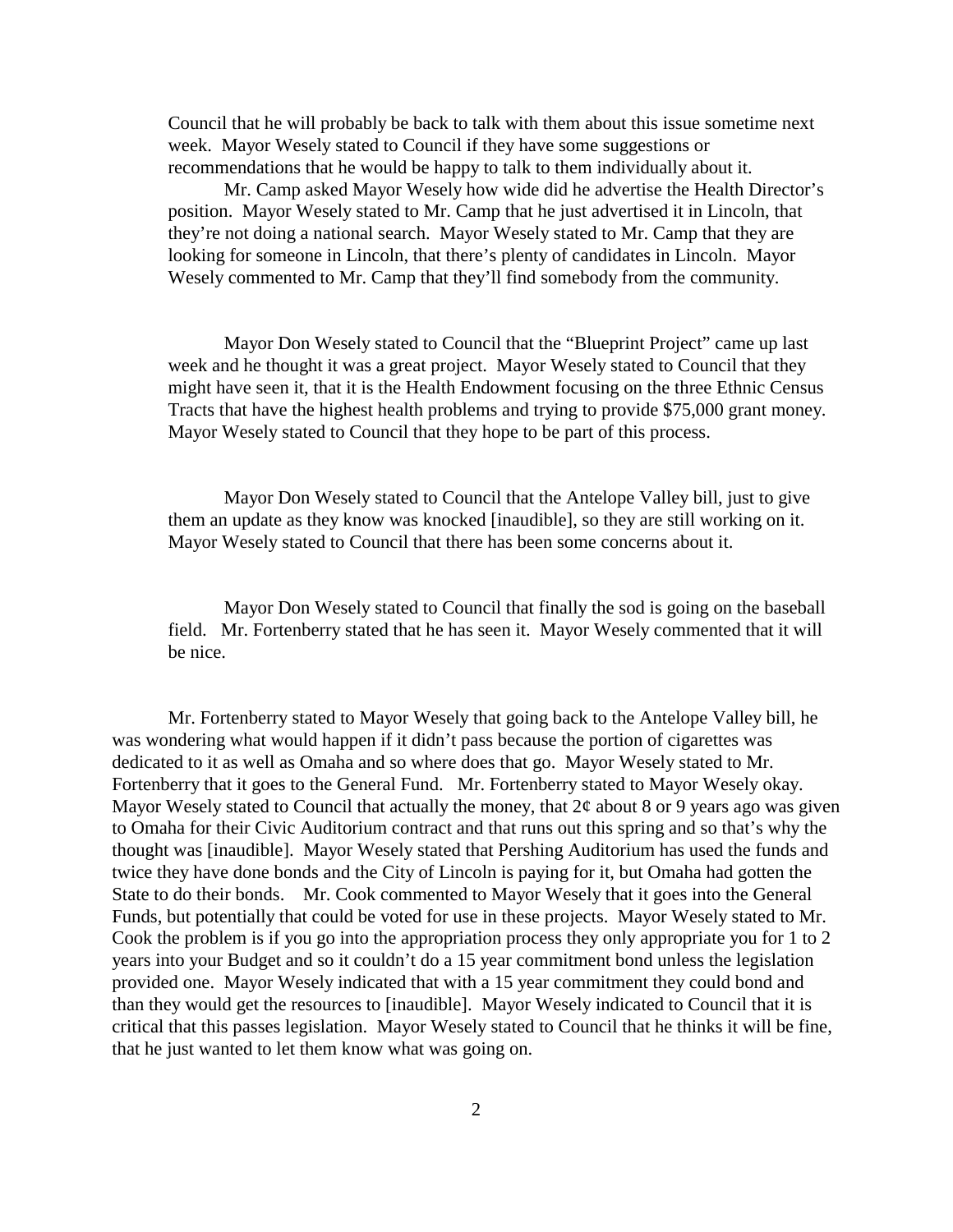- 1. NEWS ADVISORY RE: Mayor Don Wesely will have a brief news conference at 10:00 a.m. on April  $17<sup>th</sup>$  - he will announce his intentions for seeking a new Director for the Lincoln-Lancaster County Health Department. — NO **COMMENTS**
- 2. NEWS RELEASE RE: Wesely Plans To Fill Health Director Position Quickly. — NO COMMENTS
- 3. NEWS ADVISORY RE: Mayor Don Wesely and Airport Authority Executive Director John Wood will have a news conference at 1:00 p.m. on April  $18<sup>th</sup>$ . — NO COMMENTS
- 4. NEWS ADVISORY RE: Mayor Don Wesely will have a news conference at 10:00 a.m. on April 19<sup>th</sup>. — NO COMMENTS
- 5. NEWS RELEASE RE: City Officials To Celebrate Arbor Day With Roper Elementary Students. — NO COMMENTS
- 6. NEWS RELEASE RE: Official Position Statement of the Executive Director Regarding United Airline's Decision to replace air service in Lincoln with United Express. — NO COMMENTS
- 7. NEWS RELEASE RE: Seniors Can Now Sign Up For Farmers Market Coupons. — NO COMMENTS
- 8. NEWS RELEASE RE: Great Community Response To Mercury Collection. NO COMMENTS
- 9. MEDIA RELEASE from Mayor's Office RE: Community Health Endowment Seeks Applicants For Innovative "Blueprint Project". — NO COMMENTS

### **II. CITY CLERK**

City Clerk Joan Ross stated to Council that before she goes through the Agenda, she has two things that she needs to talk to them about. City Clerk Joan Ross stated to Council the first thing would be about what they would like to do about the evening Formal Council Meeting for Monday, May 28<sup>th</sup> because of the Memorial Day, Observed Holiday.

Mr. Shoecraft stated to City Clerk Joan Ross that in light of what Dana Roper had told them several months ago or a month ago in regards to what is required from this body to meet per Charter. Mr. Shoecraft stated that it looks like they have to start meeting at least once a week according to the Charter and so he doesn't think they can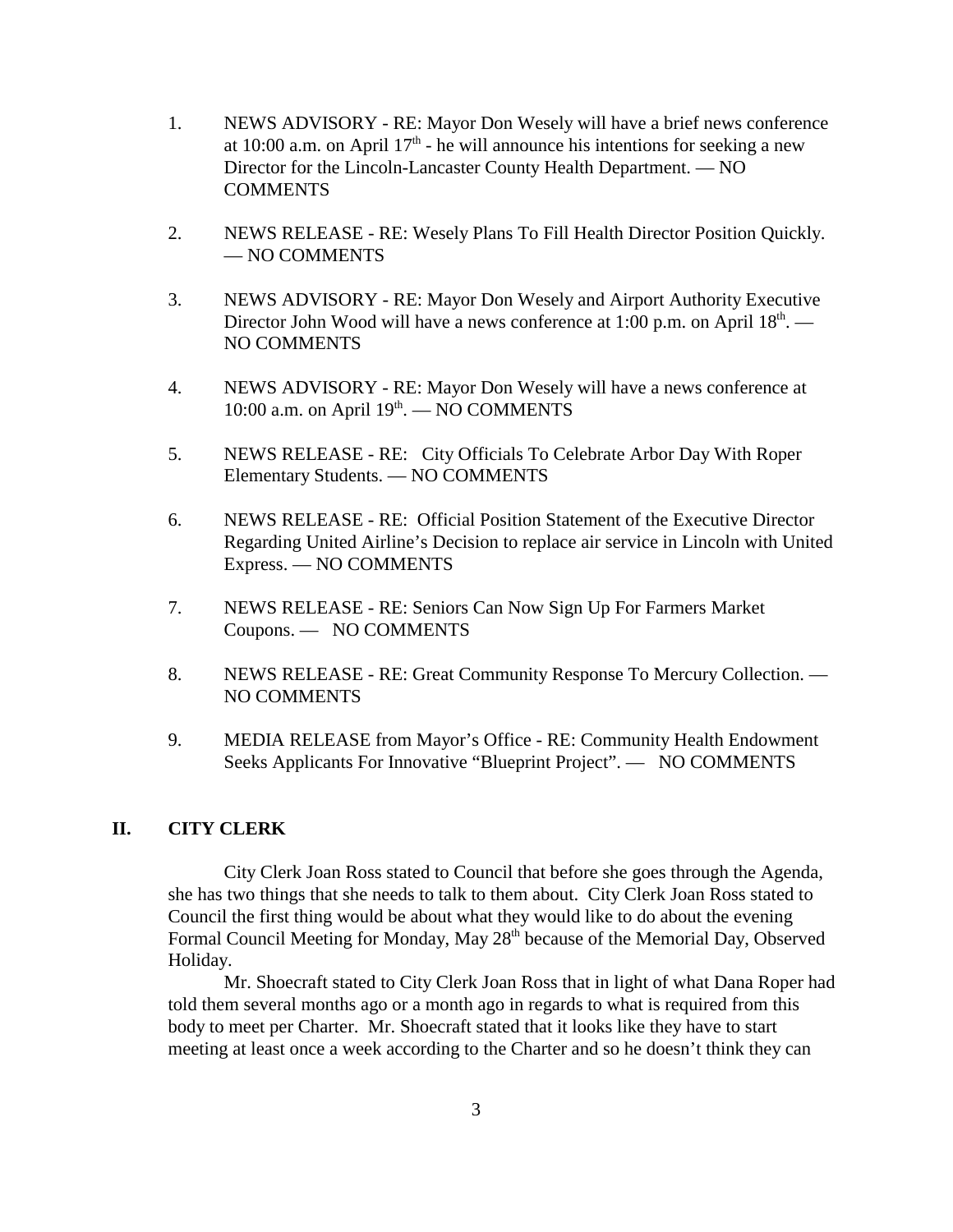take off the week of May  $28<sup>th</sup>$  according to what the Law Department has told them. Mr. Cook stated that this is the one week that he actually did not bring the information with him, but he wanted to talk to Dana Roper about the meeting dates. Mr. Cook stated that they made the decision to basically take off the holidays, but if their changing it, that's a pretty big deal. Mr. Cook stated that he thinks it is appropriate to take the holidays off and he understands the Law Department's concern, but he also thinks there's basis for them doing it. Mr. Fortenberry asked Dana Roper how quickly could a Resolution be done that authorizes them to do this. Dana Roper stated to Mr. Fortenberry probably in the fall. Mr. Roper commented to give it something more. Mr. Fortenberry stated that he would recommend that the new Council do it sooner than that.

After further discussion, Council decided that the meeting for Monday, May  $28<sup>th</sup>$ would be cancelled and the night meeting for the month of May would be scheduled for Monday, May  $21<sup>st</sup>$  at 5:30 p.m.

City Clerk Joan Ross stated to Council the second thing is that last Monday they had passed an Ordinance, which was an amendment to the development plan agreement on Willow Springs, but these developers have not signed the agreement yet. City Clerk Joan Ross stated to Council that she knows the Planning Department has been in constant contact and she called them this morning and they still will not be able to get it signed until next week, but that's not a for sure thing. City Clerk Joan Ross stated to Council, so what she will ask them to do is reconsider this ordinance and place it on Pending until they get those signed agreements in. Mr. Shoecraft asked City Clerk Joan Ross what item is this on. City Clerk Joan Ross stated that this issue is not on the Agenda today, that it was on last weeks Agenda and it was passed. Mr. Shoecraft asked City Clerk Joan Ross if she has the number for it. City Clerk Joan Ross stated to Council that it is Ordinance #17829. Mr. Shoecraft stated to City Clerk Joan Ross okay.

City Clerk Joan Ross stated to Council that in regards to Item 5 [Change of Zone 3315 - Application of Phil and Mary Durst for a change of zone from R-4 Residential to I-1 Industrial on property generally located at South  $1<sup>st</sup>$  and L Streets] there is a request by the applicant to place this item on Pending with no date certain. City Clerk Joan Ross asked Council if they're wanting to continue the Public Hearing on this item at the time it comes off Pending. Mr. Shoecraft stated to City Clerk Joan Ross "yes" they do. City Clerk Joan Ross stated to Mr. Shoecraft okay.

City Clerk Joan Ross stated to Council that in regards to Item 23 [Amending the corporate limits of the City by annexing approximately 150.7 acres of property generally located northeast of South 14<sup>th</sup> Street and Yankee Hill Road] she handed out a memo to them from the Planning Department relating to the Vavrina Meadows 1<sup>st</sup> Addition Apartment Proposal. City Clerk Joan Ross stated to Council that if they have any questions about this item to let the Planning Department know.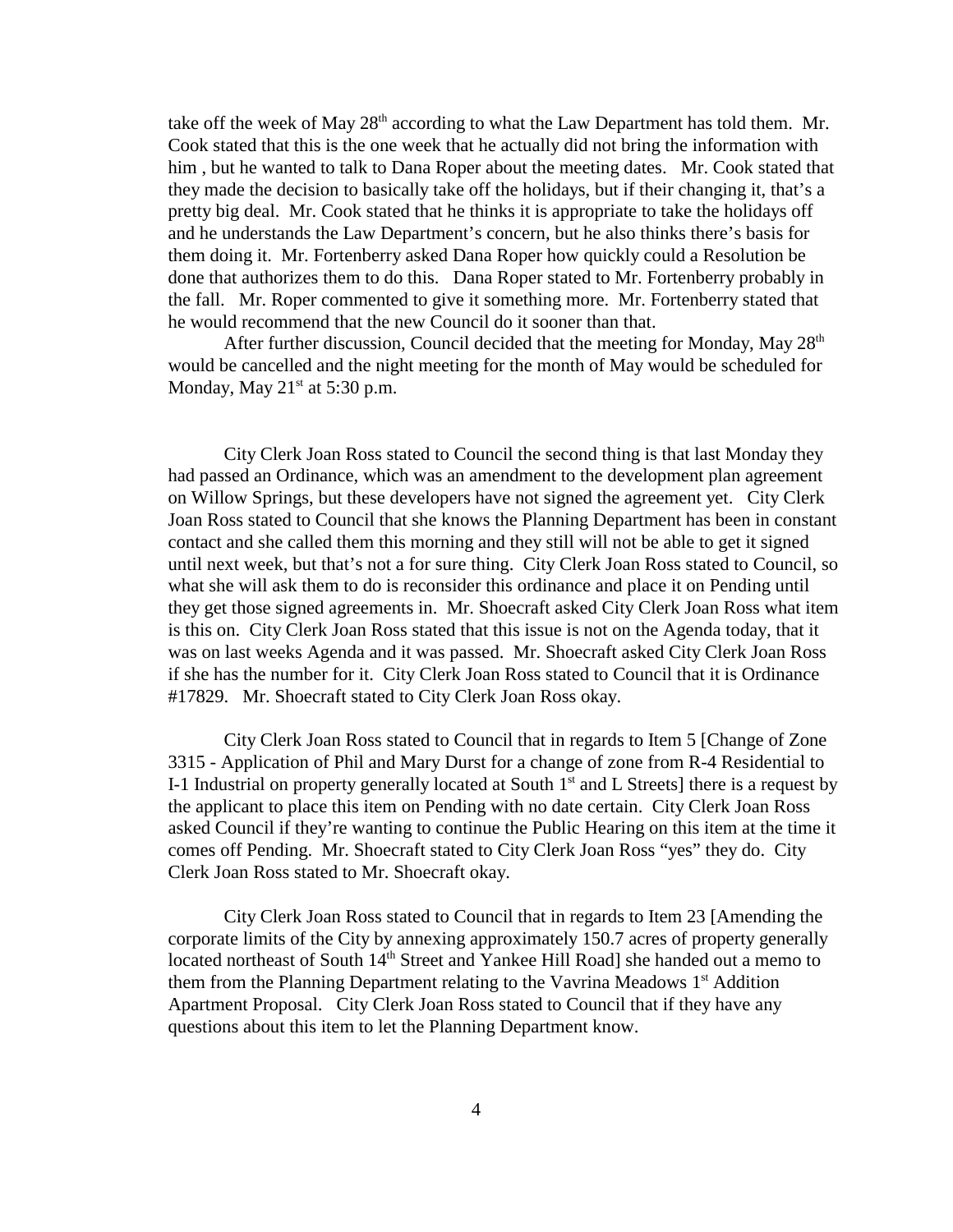City Clerk Joan Ross Stated to Council that in regards to Item 29 [Accepting the report of new and pending claims against the city and approving disposition of claims set forth therein for the period of March 16-31, 2001] they received a hand out from the Planning Department regarding the Potential for Annexation/Sewer Service to Schroeder Property.

Mr. Shoecraft stated to Dana Roper that in regards to the Pending claims, he was wondering if the Roth and Cuddy letters went out. Dana Roper stated to Mr. Shoecraft that these are still Pending and "yes" the letters did go out late Friday, but he will check on it to make sure. Mr. Shoecraft stated to Mr. Roper okay.

Mr. Cook stated that on Item 30 [Change of Zone 3307 - Amending Section 27.69.044 of the Lincoln Municipal Code relating to permitted signs in the O-1, O-2, and O-3 zoning districts to adjust the permitted sign regulations in the O-3 Office Park District to better reflect a transitional district] they delayed this item because they wanted it in writing and the legal department has kindly provided them with two choices. Mr. Cook stated that the 3<sup>rd</sup> Amendment that he wanted available was an amendment to add a restriction on the signs that are next to a Park. Mr. Cook indicated that the legal department believes that would require Planning Commission action, so he guesses it is not worth considering at this time. Although, in the case of the Holmes Lake property and the Holmes Park property that he thinks they would put the restriction on the [inaudible ] sale agreement. Mr. Cook stated that the amendments are quite simple and they can discuss this issue at the "Noon" Meeting today.

Ms. Johnson asked Mike Merwick if he could be at the Public Hearing today for Item 5 [Change of Zone 3315 - Application of Phil and Mary Durst for a change of zone from R-4 Residential to I-1 Industrial on property generally located at South 1<sup>st</sup> and L Streets] to tell them a little bit about what he talked to her about on the phone. Mike Merwick stated to Ms. Johnson that he will be at the Formal Council Meeting today. Ms. Johnson thanked Mr. Merwick.

#### **III. CORRESPONDENCE**

#### **A. COUNCIL REQUESTS**

#### **ANNETTE McROY**

1. OUTSTANDING Request to LPD, Chief Casady/ **Law Department** - RE: To have bikes picked up by Police given to them for repairs and give away if no one claims them  $(RFI#62 - 11/16/00) - 1$ .) **SEE RESPONSE FROM ASSISTANT CHIEF JIM PESCHONG, LPD RECEIVED ON RFI#62-11/20/00. —** NO COMMENTS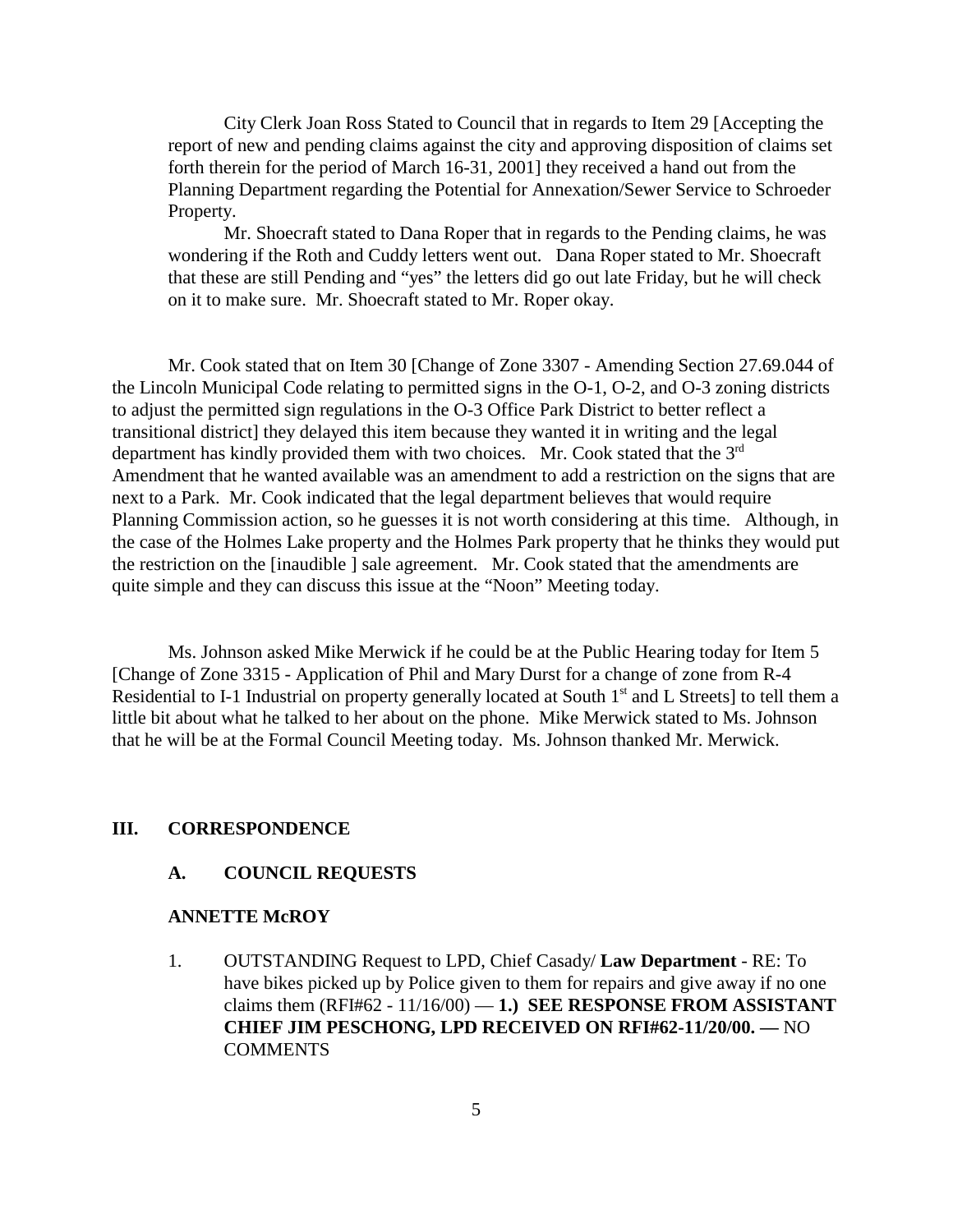- 2. OUTSTANDING Request to Public Works & Utilities Department/ Building & Safety/ **Police Department** - RE: Questions from Carol Brown (RFI#65 - 3/30/01). — **1.) SEE RESPONSE FROM BUILDING & SAFETY DEPARTMENT RECEIVED ON RFI#65-4/03/01**. — **2.) SEE RESPONSE FROM SCOTT OPFER, PUBLIC WORKS & UTILITIES DEPARTMENT RECEIVED ON RFI#65-4/18/01. —** NO COMMENTS
- 3. OUTSTANDING Request to **Public Works & Utilities Department** RE: The intersection of North  $3^{rd}$  & Hartley contains a HUGE pothole (RFI#66 -3/30/01). — NO COMMENTS

### **JON CAMP**

- 1. OUTSTANDING Request to **Dana Roper, City Attorney** RE: EMS Outside Consultants/Attorneys (RFI#51 - 9/28/00). — NO COMMENTS
- 2. OUTSTANDING Request to **I.S.**/LPD/**Law** RE: Privacy Issues for License Applicants regarding Internet Reports (RFI#56 - 3/22/01). — **1.) SEE RESPONSE FROM CHIEF CASADY, LPD RECEIVED ON RFI#56 - 3/27/01. —** NO COMMENTS

### **COLEEN SENG**

- 1. OUTSTANDING Request to **Law Department** RE: The legality of advertising door-to-door in neighborhoods (RFI#835 - 3/27/01). — NO COMMENTS
- 2. Request to Public Works & Utilities Department, Allan Abbott RE: Paving or resurfacing at the 900 block and 1000 block of N.  $67<sup>th</sup>$  Street (RFI#837 - 4/12/01) **— 1.) SEE RESPONSE FROM JIM VISGER, PUBLIC WORKS & UTILITIES DEPARTMENT RECEIVED ON RFI#837-4/18/01. —** NO **COMMENTS**
- 3. Request to Public Works & Utilities Department/Building & Safety Department RE: To restrict parking on one side of 51<sup>st</sup> Street (RFI#838 - 4/19/01). — NO **COMMENTS**

### **CINDY JOHNSON**

1. OUTSTANDING Request to Urban Development Department - RE: The North Bottoms Area (RFI#148 - 3/30/01) — **1.) SEE RESPONSE FROM URBAN DEVELOPMENT DEPARTMENT RECEIVED ON RFI#148-4/16/01. —** NO **COMMENTS**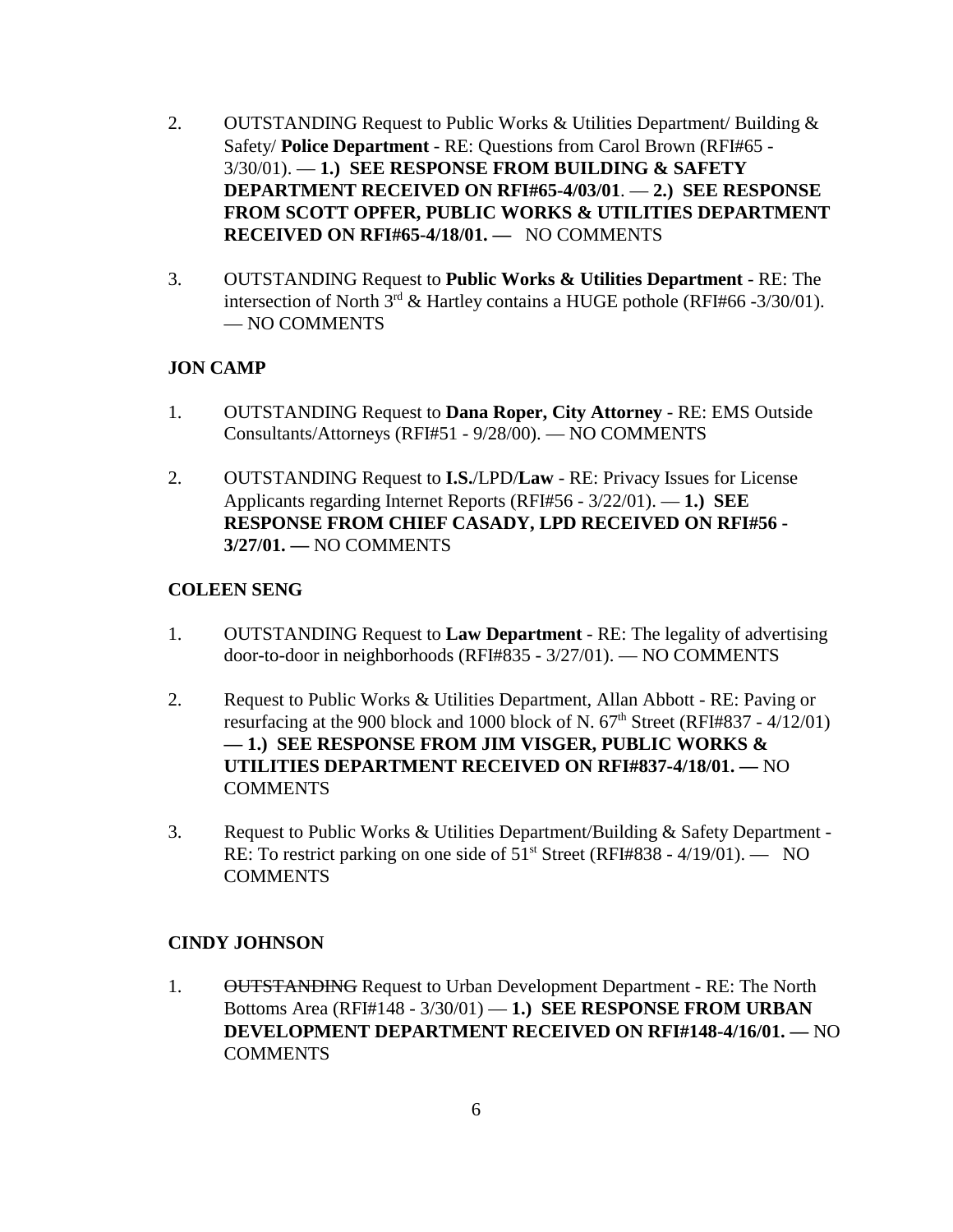#### **B. DIRECTORS AND DEPARTMENT HEADS**

#### **FINANCE/CITY TREASURER**

1. Material from Don Herz and Melinda Jones - RE: Resolution & Finance Department Treasurer of Lincoln, Nebraska Investments Purchased Between April 9 and 13, 2001. — NOTED WITHOUT COMMENTS

#### **HEALTH DEPARTMENT**

- 1. NEWS RELEASE RE: Household Hazardous Waste Collections Scheduled For April and May. — NOTED WITHOUT COMMENTS
- 2. Inter-Department Communication from Leon Vinci RE: Refuse Hauler Fee Increase. — Mr. Shoecraft stated to Allan Abbott that right now they're working in regards to this issue of trying to avoid a Tow Ordinance that he had him consider a year ago or resolve the issue of making sure our trash that is picked up in the City limits goes to our landfills. Mr. Shoecraft stated to Allan Abbott that he is a little surprise about this fee increase. Mr. Shoecraft asked Mr. Abbott if they can resolve this issue would they need this fee increase or does this anticipate because they're experiencing some problems with an operation that's not taking the trash to the City limits.

Scott Holmes stated to Mr. Shoecraft that the two issues are completely separate. Mr. Shoecraft stated to Mr. Holmes okay. Mr. Holmes stated to Mr. Shoecraft that the Health Department inspects garbage trucks and this is one of the things they do, so as part of that they have a fee associated with doing that work. Mr. Holmes stated to Mr. Shoecraft that last year in the Budget process they proposed increasing fees in water, sewer, loan approvals, and license refuse hauler fees and this is that fee finally coming through, but the other fees have already been raised. Mr. Holmes stated to Mr. Shoecraft that they meet with the haulers and talked with their board. Mr. Holmes stated to Mr. Shoecraft that this fee has not been changed since 1986. Mr. Shoecraft stated to Mr. Holmes okay and thanked him.

### **LAW DEPARTMENT**

1. 2000 Annual Report-City Law Department-April 15, 2001 (Copy of this Report is on file in the City Council Office). - NOTED WITHOUT COMMENTS

#### **LIBRARY**

1. Library Director's Report-Lincoln City Libraries-Statistical Report-Monthly Categorical Report-Fund Balances-March 2001. - NOTED WITHOUT **COMMENTS**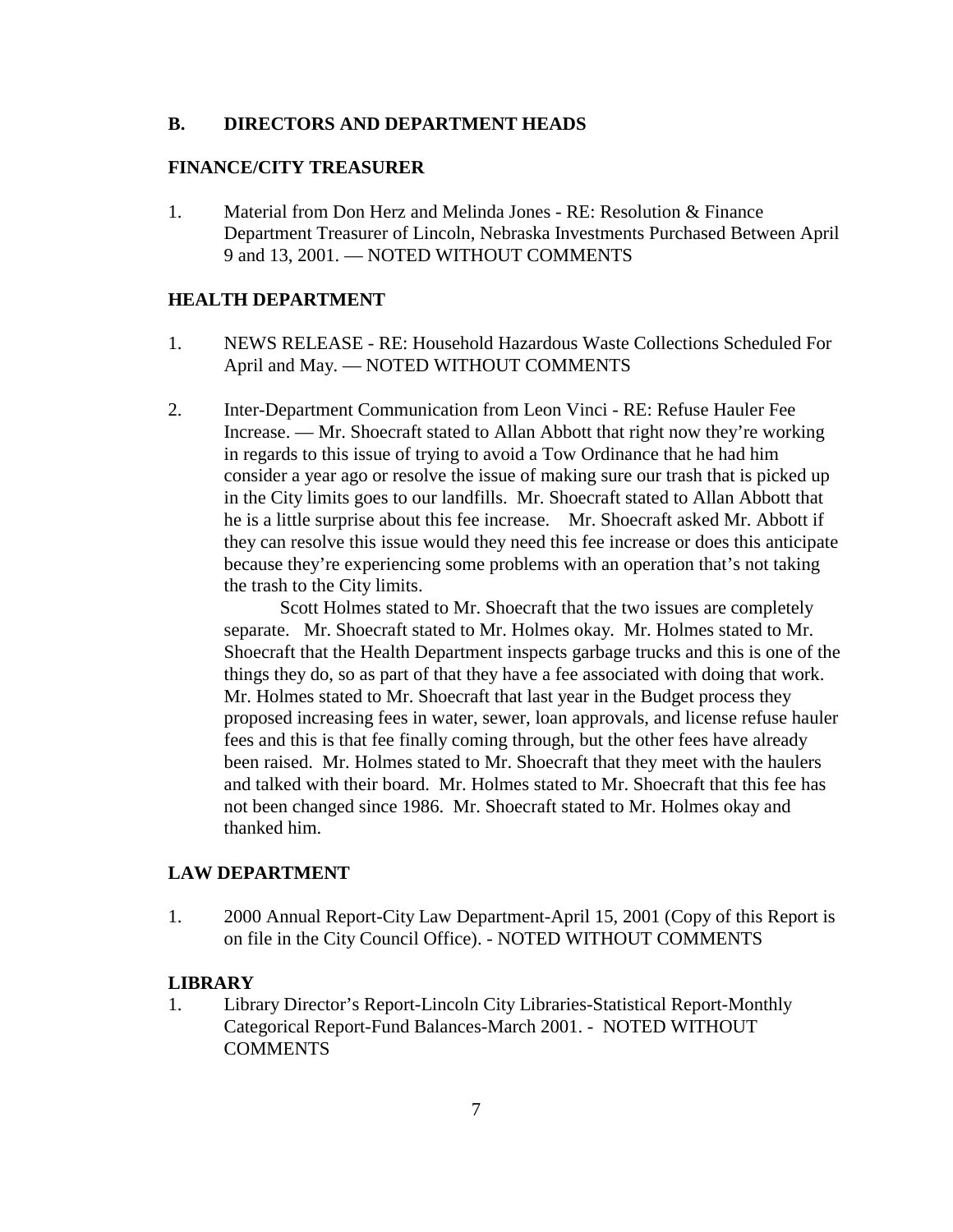#### **POLICE DEPARTMENT**

1. Letter from Officer Ed McMeen, Neighborhood Watch Coordinator, LPD - RE: The Lincoln Police Department and the Neighborhood Watch program have over the years assisted in sponsoring the McGruff House at the Folsom Children's Zoo - the zoo will need to use the McGruff House for it's storytellers. — NOTED WITHOUT COMMENTS

#### **C. MISCELLANEOUS**

- 1. Announcement from HWS Consulting Group Inc. RE: Lincoln South & East Beltway Study - Public Hearing on April 23, 2001 from Noon to 8:00 p.m. & April 24, 2001 from 8:00 a.m. to Noon – Lincoln Berean Church, 6400 S.  $70<sup>th</sup>$ Street - (Please use the East Ground Level Entrance Which is Floor Level #1). — NOTED WITHOUT COMMENTS
- 2. Letter & Article from Chris Funk, Executive Director, Planned Parenthood of Lincoln to Chief Casady - RE: Thanking him for helping to create a safe environment at their clinics. — NOTED WITHOUT COMMENTS
- 3. Letter from Craig Loeck RE: The City and a Commercial Developer are at it again at  $70<sup>th</sup>$  & Pioneers. — Mayor Don Wesely stated to Council that a letter will be sent to him to explain the private property. Mr. Shoecraft stated to Mayor Wesely okay. Mr. Fortenberry asked Mayor Wesely if they could mention the City Council as well, so they know that Council did receive their letter.
- 4. E-Mail from Vicky Valenta RE: New Shopping Center. NOTED WITHOUT **COMMENTS**

# **ADDENDUM**

#### **I. MAYOR** - **NONE**

**II. CITY CLERK - NONE**

### **III. CORRESPONDENCE**

#### **A. COUNCIL REQUESTS**

1. E-Mail to Jon Camp - RE: Linda Gapp/70th & Pine Lake. — NOTED WITHOUT **COMMENTS**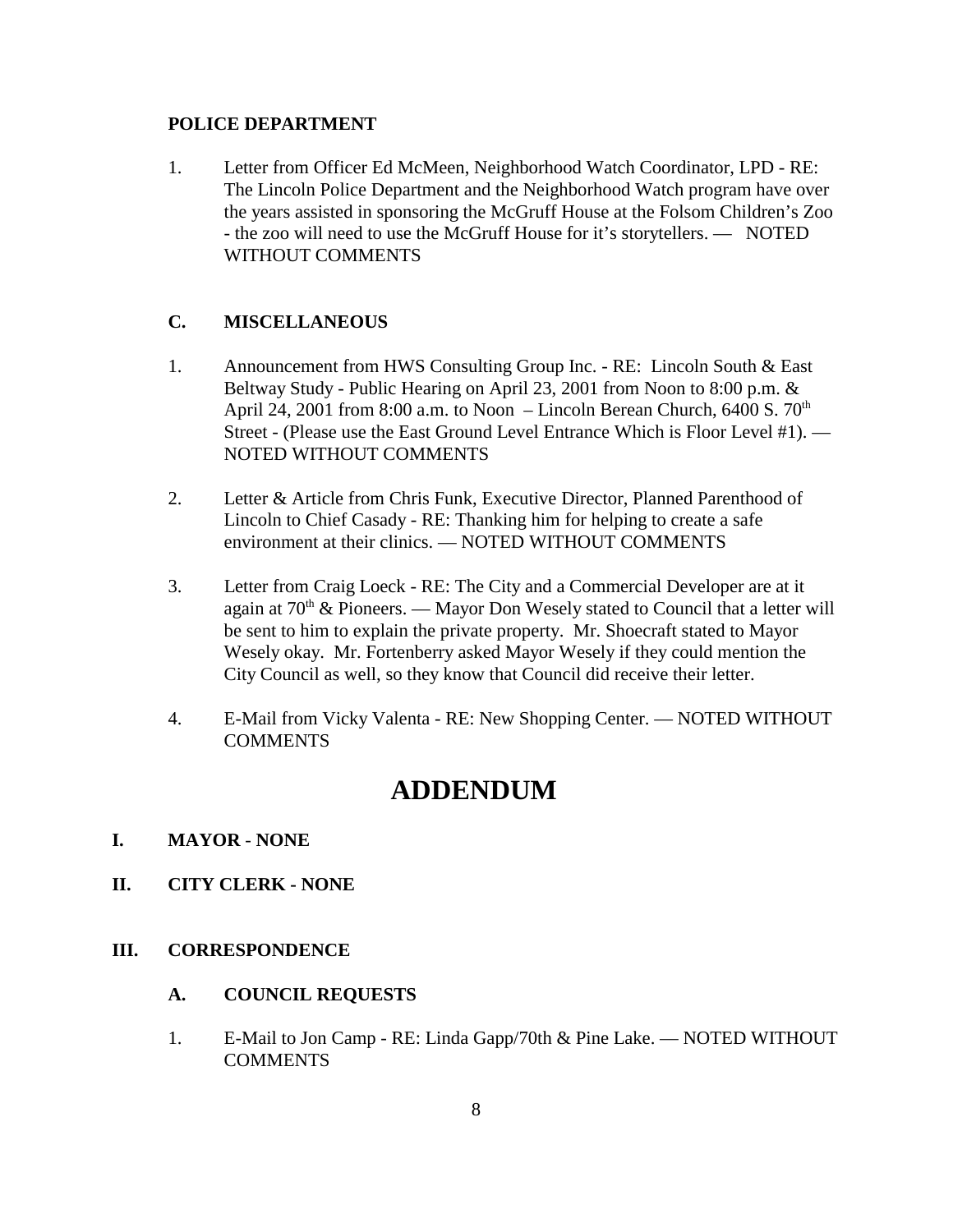#### **B. DIRECTORS AND DEPARTMENT HEADS - NONE**

#### **C. MISCELLANEOUS**

1. Letter from Dennis P. Crawford, Attorney at Law - RE: Notice of Claim Pursuant to the Political Sub Divisions Tort Claims Act - Client William Mann in connection with an ambulance/automobile accident that occurred on or about March 19, 2001. — Mr. Shoecraft stated that he hasn't had a chance to read this letter yet. Mr. Shoecraft commented to Dana Roper that obviously they will be taking this under advisement and dealing with this issue. Mr. Roper stated to Mr. Shoecraft that "yes", they will be handling it. Mr. Shoecraft stated to Mr. Roper okay.

#### **IV. DIRECTORS**

**PUBLIC WORKS DEPARTMENT -** Allan Abbott stated to Council that in regards to the Request For Information for RFI#66 under "III. Correspondence - A. Council Requests - Annette McRoy #3" about the pothole at North  $3<sup>rd</sup>$  & Hartley has been fixed. Mr. Abbott stated to Council that this Request For Information keeps showing up on the Director's Agenda and this pothole has already been fixed. Mr. Abbott stated to Council that he guesses that he didn't send a letter to them to take this RFI off of the list, but maybe they can take it off, since it has been taken care of. Tammy Bogenreif stated to Mr. Abbott that she will take this Request For Information off of the Director's Agenda.

**FINANCE -** Don Herz stated to Council that he just wanted to mention that last week they successfully completed the financing on the QOPR Bonds, the interest rate is anywhere from 3.35% to 3.65%, so they got some really good tax breaks. Mr. Herz stated to Council the significant was on the negotiated sales transaction vs. competitive and that came in close to a [inaudible].

### **V. CITY COUNCIL MEMBERS**

#### **JONATHAN COOK**

Mr. Cook commented to Allan Abbott is it appropriate to give him a location of a pothole at this time or does he have to call it in. [laughter] Mr. Cook stated to Allan Abbott that it is on his street and he will give him the rest of the information after the Director's Meeting today.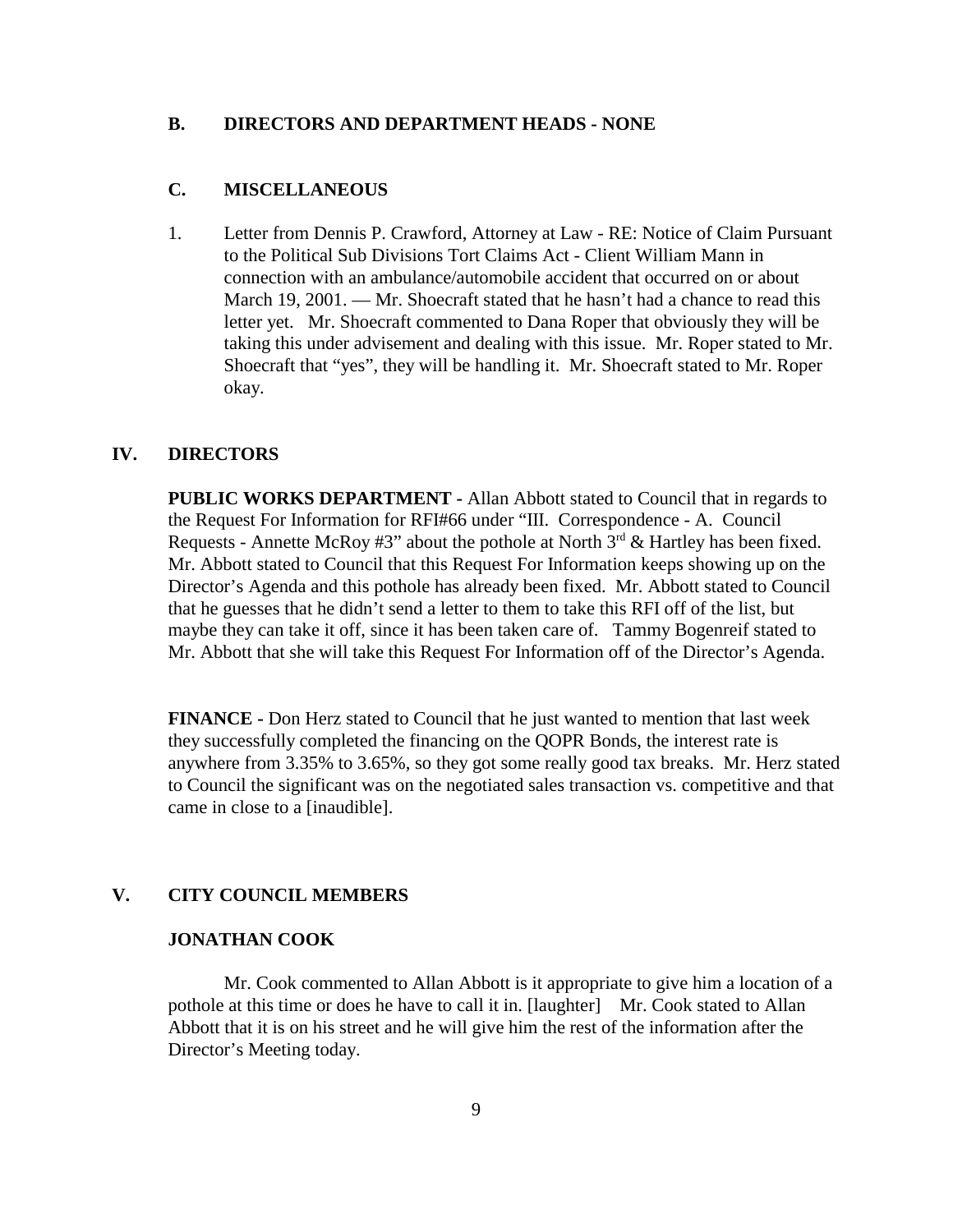Mr. Cook stated to Allan Abbott that he has a question about the alley paving issue for the South Street Temple that had come before them. Mr. Cook stated to Mr. Abbott that they were interested in pursuing an Executive Order, that basically they would like to pay for the portion next to their property line and they want to know how to go about it. Mr. Abbott stated to Mr. Cook that basically they just write the Executive Order. Mr. Cook asked Mr. Abbott if they can do it for a portion of the alley and if they do it or do they pay the City and the City does it. Mr. Abbott stated to Mr. Cook that they do it. Mr. Cook commented to Mr. Abbott, so the Executive Order is essentially giving them permission to pave the following area. Mr. Abbott stated to Mr. Cook for their portion. Mr. Cook stated to Mr. Abbott okay and asked if they need to file any kind of an official request with him. Mr. Abbott stated to Mr. Cook that it would be good if they sent a letter saying what they wanted to do. Mr. Cook asked Mr. Abbott where should he have them send the letter. Mr. Abbott stated to Mr. Cook have them send the letter to the Public Works & Utilities Department. Mr. Cook stated to Mr. Abbott okay and thanked him.

#### **ANNETTE McROY**

Ms. McRoy stated to Allan Abbott that she just has one thing that maybe he could pass on to the parking people about the Lumber Works parking lot down there under the vi-dock. Mr. Abbott commented to Ms. McRoy that it didn't work. Ms. McRoy stated to Mr. Abbott that she was down there Saturday night and there were several cars lined up and it didn't work. Mr. Abbott stated to Ms. McRoy that it didn't work for him either. Mr. Abbott stated to Ms. McRoy that he called it in, so hopefully they are out there this morning. Ms. McRoy stated to Mr. Abbott okay.

#### **CINDY JOHNSON**

Ms. Johnson asked the Mayor's Office when is the new appointments for the Health Board coming forward and asked if this legislation was coming through soon. Jennifer Brinkman stated to Ms. Johnson that it will be listed on the Council's Agenda on Monday of next week and the Hearing and Action should take place on May 7, 2001. Ms. Johnson stated to Ms. Brinkman okay. Ms. Brinkman stated to Ms. Johnson that she turned this material into the Council Office last week, so it should be on their Addendum for today. Ms. Johnson stated to Ms. Brinkman okay.

Ms. Johnson stated to Chief Casady that she would like to talk with him after the Director's Meeting today.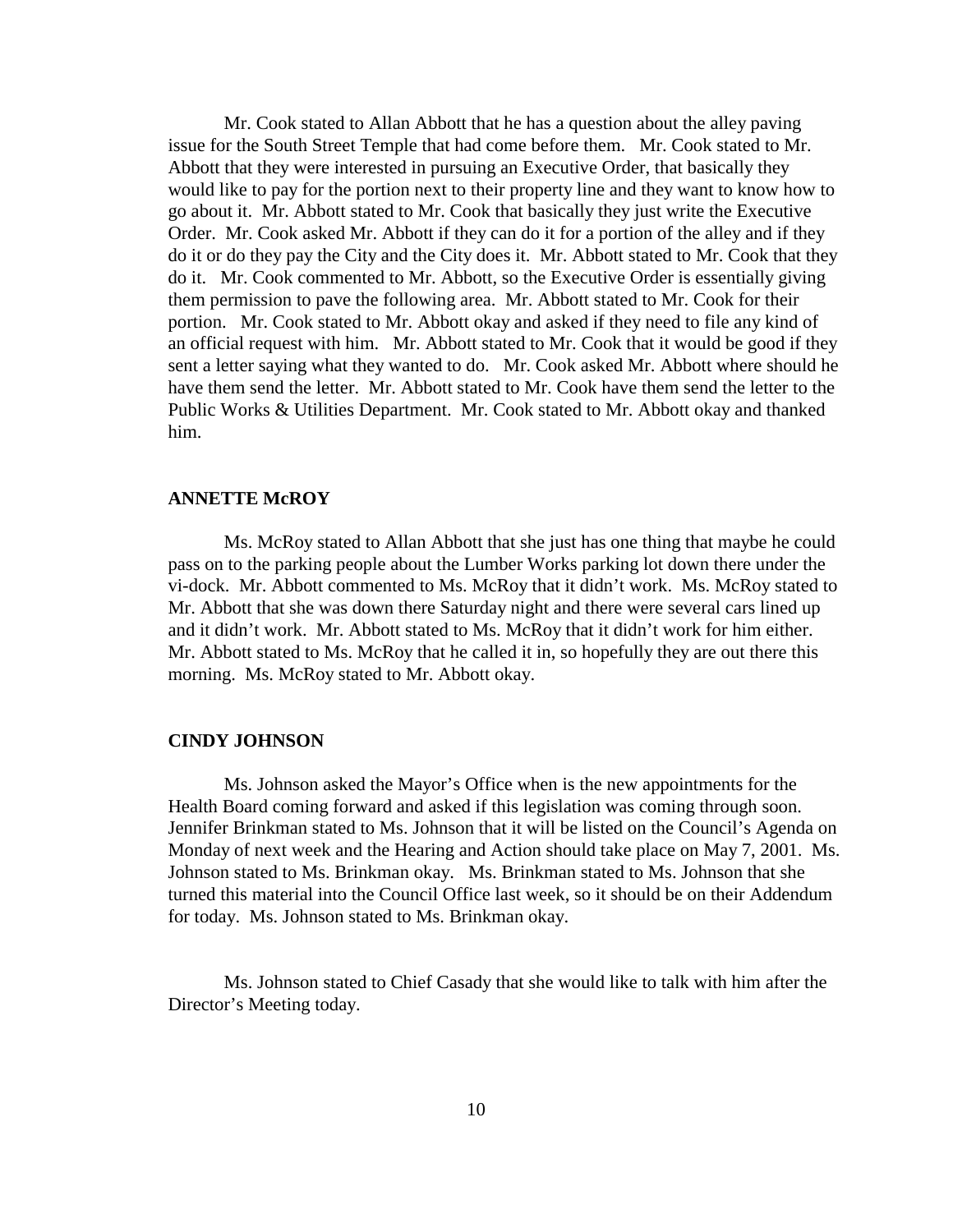#### **JERRY SHOECRAFT**

Mr. Shoecraft asked Allan Abbott if he has any update information for them in regards to the East "O" Street Project about starting on  $48<sup>th</sup>$  Street. Allan Abbott stated to Mr. Shoecraft that he got some information back from the Federal Highway Administration and there are several things that have to be done. Mr. Abbott stated that if they get on it right now they may be able to get it done quickly enough to edit the contract, but there would have to be no controversy on it. Mr. Abbott stated to Mr. Shoecraft that he doesn't know how controversy it would be to try to edit  $48<sup>th</sup> \& 52<sup>nd</sup>$ Street. Mr. Shoecraft asked Mr. Abbott what would be the  $2<sup>nd</sup>$  option. Mr. Abbott stated to Mr. Shoecraft that the  $2<sup>nd</sup>$  option would be to come back later. Mr. Shoecraft stated to Mr. Abbott that obviously the  $1<sup>st</sup>$  option would be the one to suggest, but the  $2<sup>nd</sup>$  option would be if they didn't include 48<sup>th</sup> Street. Mr. Shoecraft stated to Mr. Abbott that there still would be this opportunity to improve it right there at that intersection because they will not have anybody on either side of the property. Mr. Abbott stated to Mr. Shoecraft that the minium they would be doing is getting a right turn lane or an [inaudible] lane in at 48<sup>th</sup> Street and coming back to that and this they could accomplish without any major problems. But, it is when they start talking about editing the whole thing or getting involved with the Environmental document and all of that stuff. Mr. Shoecraft stated to Mr. Abbott okay.

Mr. Cook asked Mr. Abbott if he is talking about the controversy with the land owners or controversy regarding the environmental documentation or both. Mr. Abbott stated to Mr. Cook anything that could raise the questions whether or not the remaining portion would be challenged. Mr. Cook asked Mr. Abbott if it is at this point just a simple property on it or is that the entire four blocks on both sides. Mr. Abbott stated to Mr. Cook that is correct. Mr. Abbott stated to Mr. Cook if that is the case there may not be a problem, that he would say without any controversy they could be a lot quicker. Mr. Abbott stated to Council that they will look into it and try to get it done, but all he is saying is that he would hate to hold up the remainder of the project for this piece.

Mr. Shoecraft indicated to Allan Abbott that his second question for him, which someone asked him about is in regards to  $27<sup>th</sup>$  & Old Cheney right hand turn lane. Mr. Shoecraft stated to Mr. Abbott that if your going on Old Cheney west approaching  $27<sup>th</sup>$ Street and you want to turn right where they put in that right hand turn lane, which they never turn right because the sign up there is "No turn on red" and that sign is always there (24 hours/7 days of week). Mr. Shoecraft commented to Mr. Abbott so he is scratching his head too because what was the purpose of the improvement of that intersection. Mr. Shoecraft stated to Mr. Abbott that they put in that right hand turn lane and you can never turn right. Mr. Abbott stated to Mr. Shoecraft that you can't turn right on red because you can't see to the left and you can't see far enough to the side to turn right on red. Mr. Abbott indicated to Mr. Shoecraft that you can't turn right on red because of the sight distances not because of anything else, rather than not getting killed.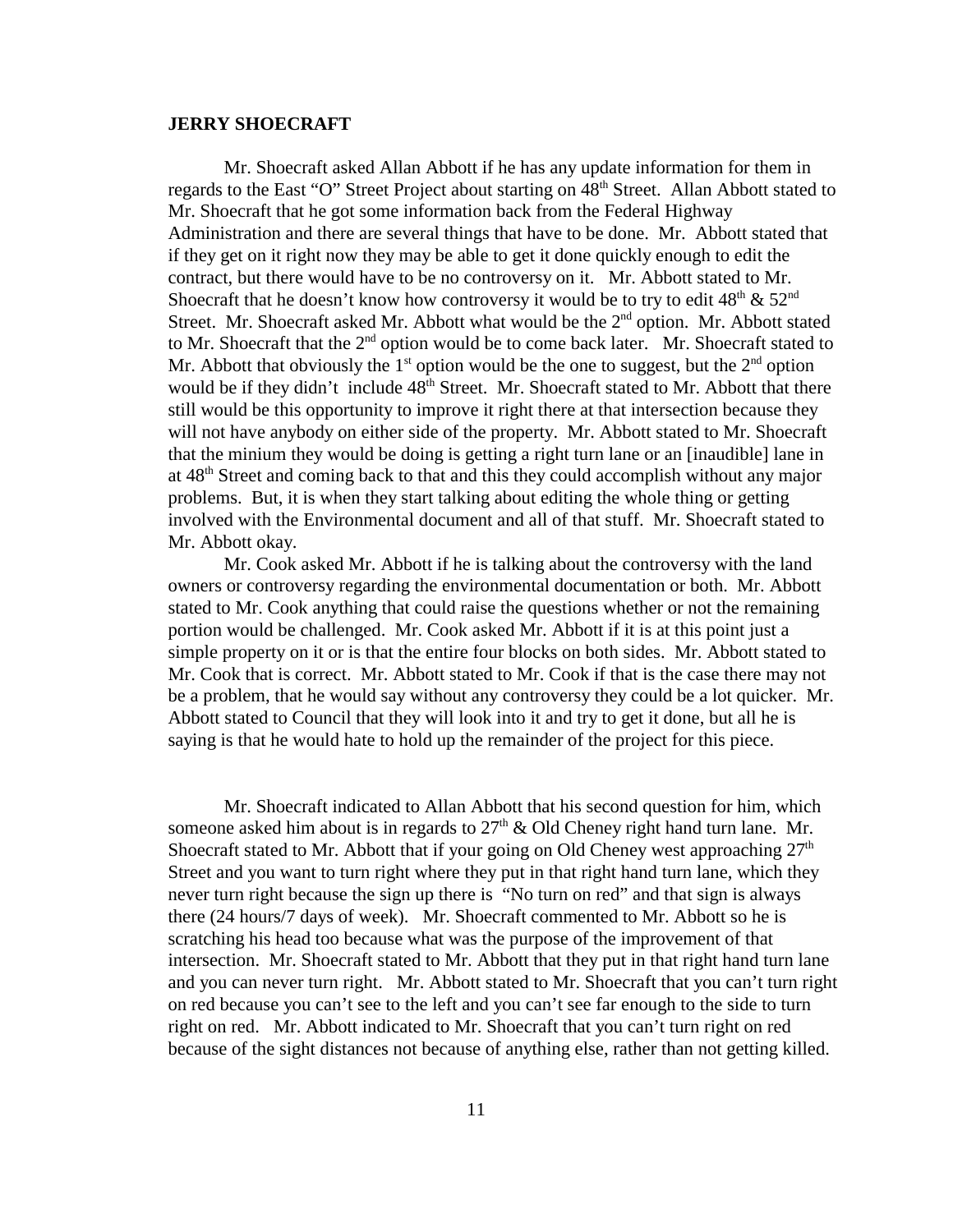Mr. Shoecraft commented to Mr. Abbott that they did that work there and they can't even get any benefit out of it. Mr. Abbott stated to Mr. Shoecraft that he agrees with him, but it's very difficult to allow a right turn on red when you can't see far enough to your left to safely make it. Mr. Abbott stated to Mr. Shoecraft that they don't want a  $70<sup>th</sup>$  & Cornhusker happening at  $27<sup>th</sup>$  & Old Cheney, that's when you get somebody killed by pulling out right and they can't see past a bunch of stuff. Mr. Shoecraft stated to Mr. Abbott okay.

#### **JEFF FORTENBERRY**

Mr. Fortenberry asked when is the Tow lot scheduled to be landscaped. Allan Abbott stated to Mr. Fortenberry that he doesn't know. Don Herz stated to Mr. Fortenberry that he thought it was after they set that fence back for SunValley, but he would have to verify that. Mr. Fortenberry stated to Mr. Herz okay. Mr. Fortenberry commented so they're not going to wait until this highway issue is resolved.

Mr. Fortenberry stated that somebody complained to him about the big Airport sign on I-180. Mr. Fortenberry stated that he is not sure exactly where they are talking about, but it says "Muni Airport". Mr. Fortenberry commented that doesn't attract anybody and they may want to call it "Lincoln Airport". Mayor Wesely stated to Mr. Fortenberry okay. Allan Abbott asked Council what do they want to call it. Mayor Wesely stated to Mr. Abbott to call it "Lincoln Airport". Mr. Abbott stated to Mayor Wesely and Council okay.

Mr. Fortenberry stated that they were talking about parking earlier and stated that he has been real impressed by Amoco parking lot. Mr. Fortenberry stated that they do a very professional job.

Mr. Fortenberry stated to Mayor Wesely that he was hoping they could get some information about the first meeting for the Technology Committee. Mayor Wesely stated to Council that they had an excellent turn out and he thought the presentation about potential cooperation and sharing of fiber, so he thinks everybody feels that it was a good success. Mayor Wesely stated to Council that they're looking at having a second meeting next month and he thinks they're going to bring somebody in from Wisconsin to talk about cooperation they have had [inaudible] in the City and have comments about the Technology issue, so they're starting to see a real response. Mayor Wesely stated that the Downtown Lincoln Association had a Technology Fair and it was a big success and they filled rooms with presentations.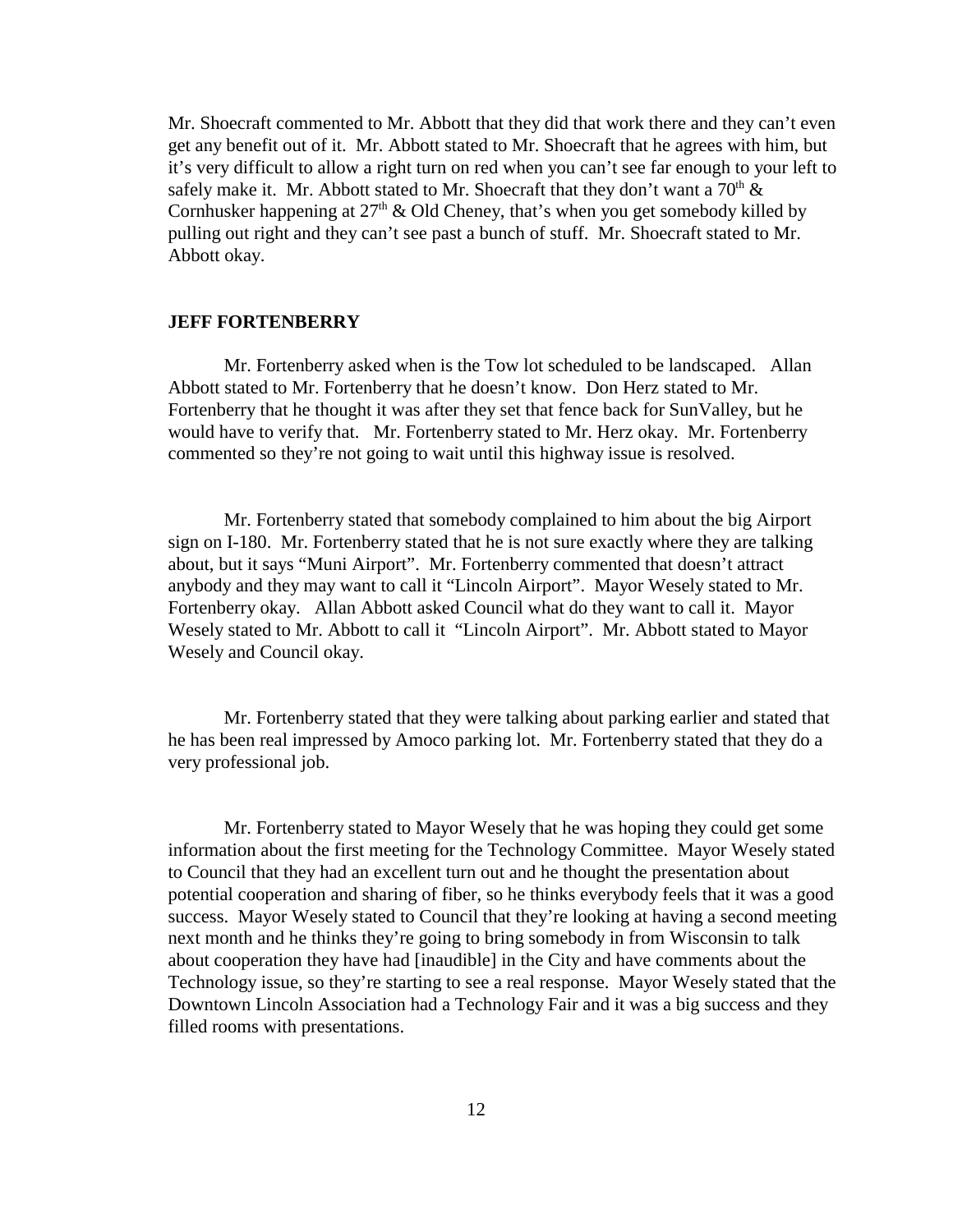Mr. Shoecraft asked Mayor Wesely if it was still possible to add one more name to the Technology Committee. Mayor Wesely stated to Mr. Shoecraft absolutely. Mr. Shoecraft stated to Mayor Wesely that he will give him the name. Mayor Wesely stated to Council if they have some more names for him to let him know. Mr. Shoecraft stated to Mayor Wesely okay.

Mr. Fortenberry asked the Building & Safety Department if they could go over with him right quick the regulations regarding parking motor homes in residential areas. Mr. Shoecraft stated that he thinks because the Quality of Life Ordinance addressed it years ago, that now it requires that they have to be on like a concrete slab and back behind or beside the house or something like that. Mr. Fortenberry stated to Mike Merwick that he can't remember the particulars about it. Mr. Fortenberry stated that he got a complaint about it and asked Mr. Merwick if he could check it out for him. Mr. Merwick stated to Mr. Fortenberry that they go through this each year when people bring them back and they have been gone for awhile or whatever. Mr. Merwick stated to Mr. Fortenberry that they have them park in the side yard or in the outside yard, and they have to be back so many feet so they don't have them over lapped on the sidewalks. Mr. Merwick stated to Mr. Fortenberry that they have a little pamphlet/brochure that they mail out to everybody that wasn't an RV owner a year ago, so they know what the requirements are in case they had a question about it. Mr. Merwick stated to Mr. Fortenberry to give him the information on it and he will check into it. Mr. Fortenberry stated to Mr. Merwick okay.

#### **COLEEN SENG**

Ms. Seng stated that on Friday morning she got a hold of some Police evidence and she didn't know it was evidence until she read the newspaper last night, but now she has turned it all in to the Police Department. Ms. Seng stated that it was a bible and 60 CD's.

Ms. Seng stated to Allan Abbott that some of his people were out doing alley work by her apartment building and they were so cordigual and so nice. Ms. Seng stated to Mr. Abbott that they were filling in dirt and filling the gravel. Ms. Seng stated to Mr. Abbott that she was about to say there goes her gravel that she paid for, but they came right over to her and said if this is your gravel that they will be putting it right back. Ms. Seng stated to Mr. Abbott that they were so nice that she wanted to let him know. Ms. Seng stated to Mr. Abbott that they had great communication skills. Mr. Abbott stated to Ms. Seng that he will let them know too.